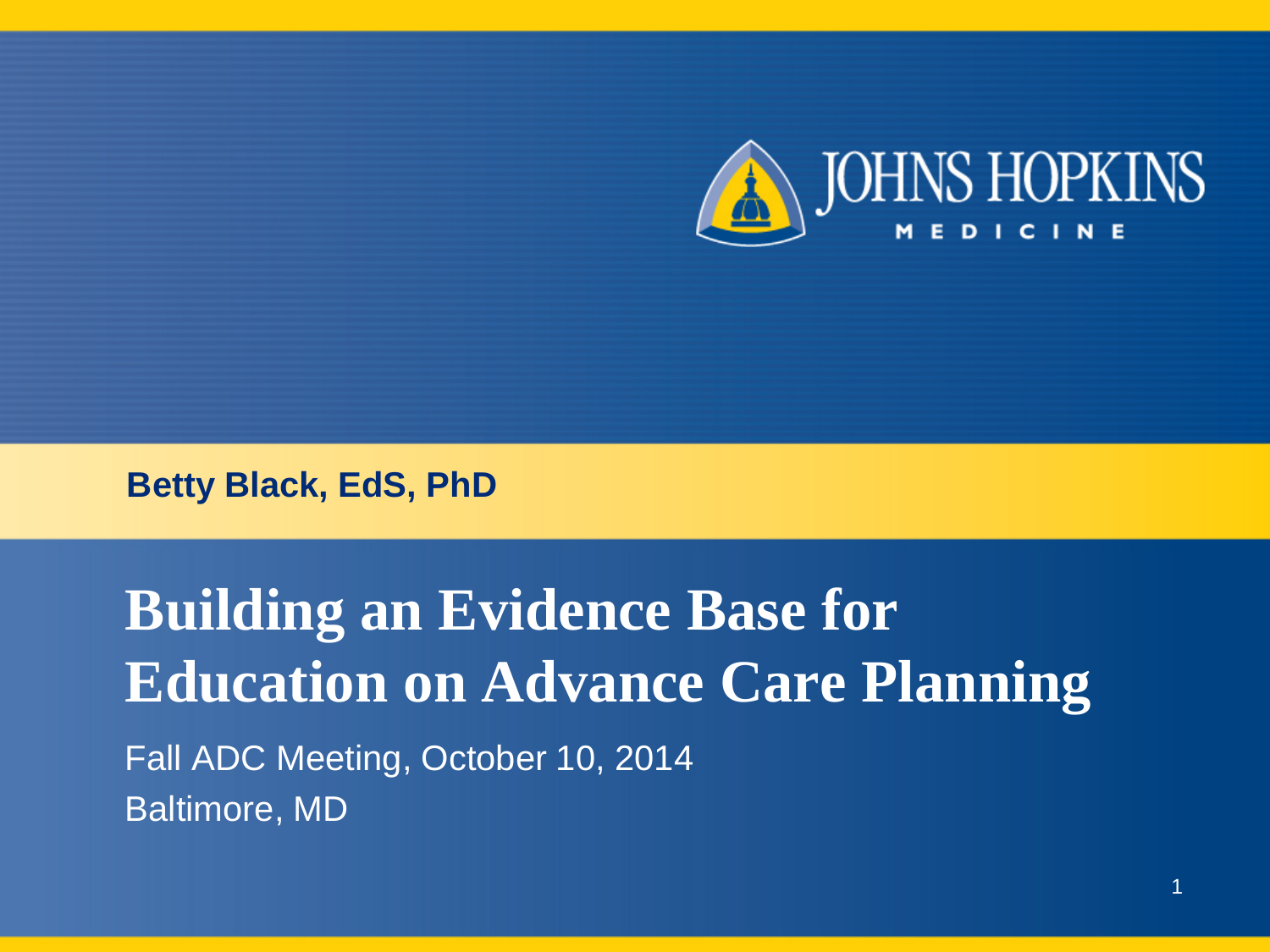

### **Dementia is a Terminal Illness**

- AD is 6<sup>th</sup> leading cause of death in the US, and 5<sup>th</sup> leading cause of death among those age 65+
- **Dementia is under-recognized as a terminal** illness & under-reported on death certificates
- Challenges for care providers: ‒ Loss of decision making capacity is inevitable ‒ Disease course includes prolonged disability ‒ Treatment decisions can be anticipated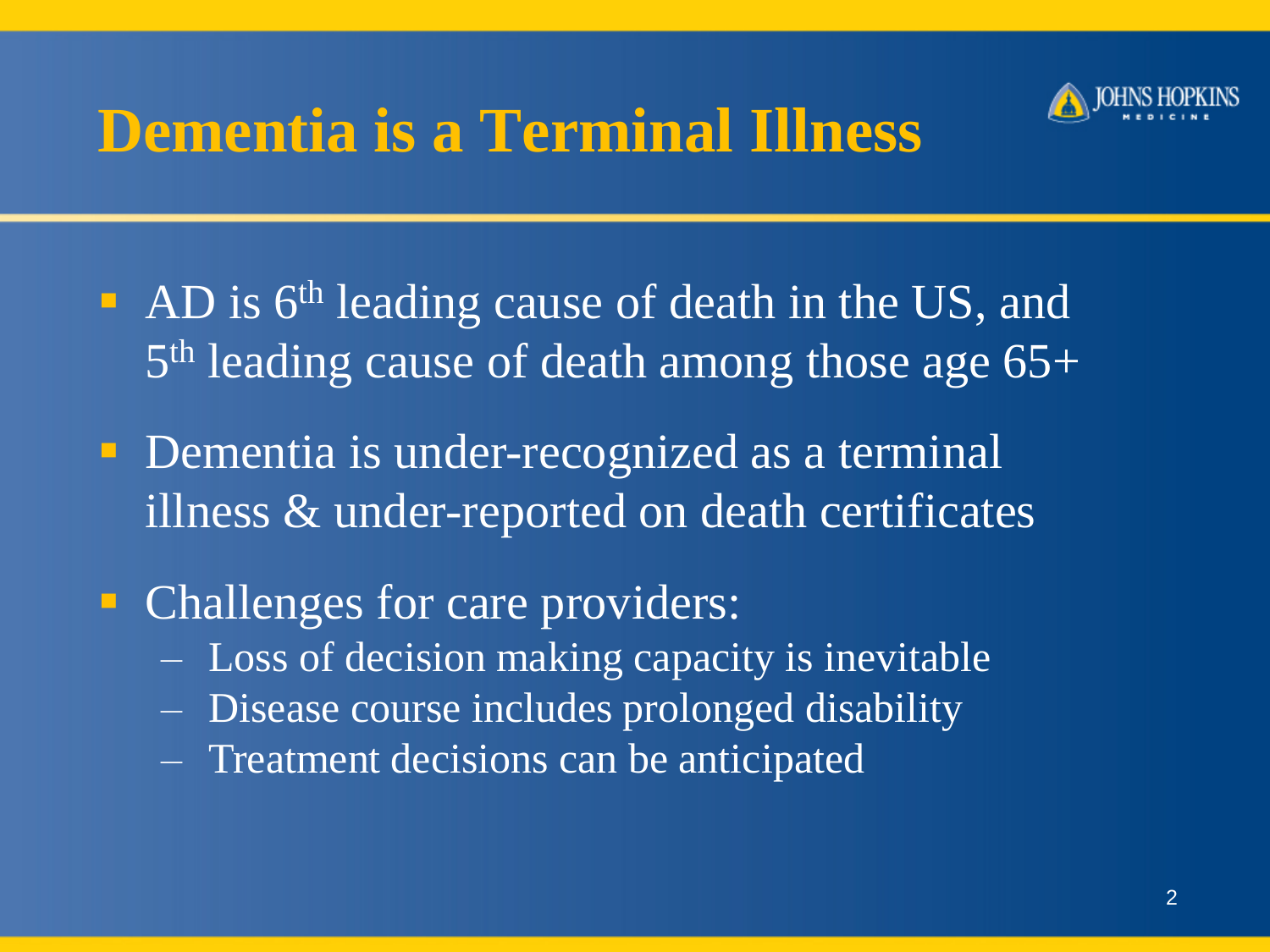# **Advanced Dementia**



### **Common complications:**

- Pneumonia
- Febrile episodes
- Eating problems

### **Distressing symptoms:**

- Dyspnea
- Pain
- Pressure ulcers
- Agitation
- Aspiration



Figure 3. Proportion of Nursing Home Residents Who Had Distressing Symptoms at Various Intervals before Death.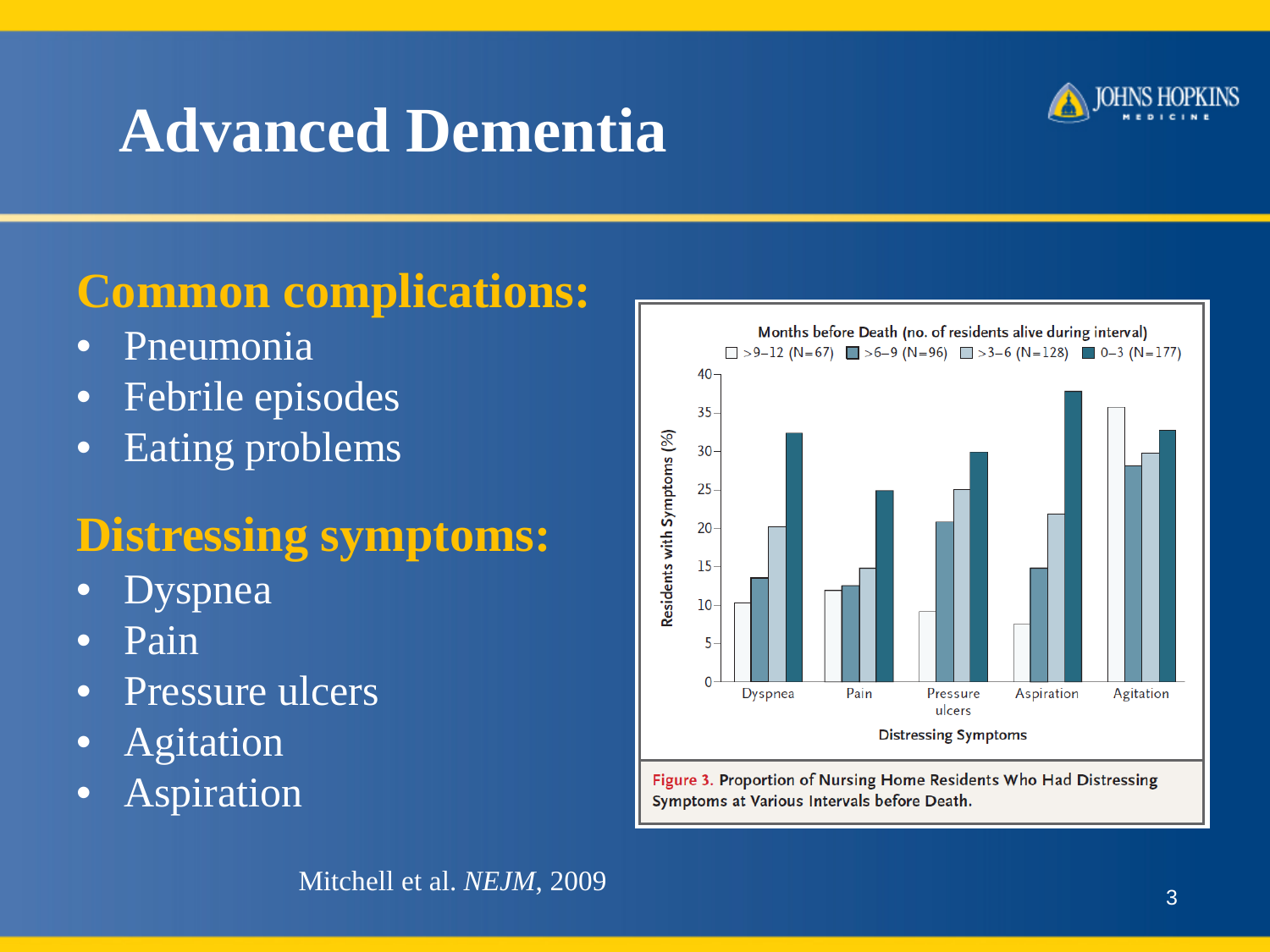

### **Common Treatment Decisions near End of Life**

- **Hospital transfer**
- Blood tests / diagnostic tests
- **Tube feeding**
- $\blacksquare$  X-rays / scans
- Respirator / ventilator use
- **Pneumonia** / other infection treatment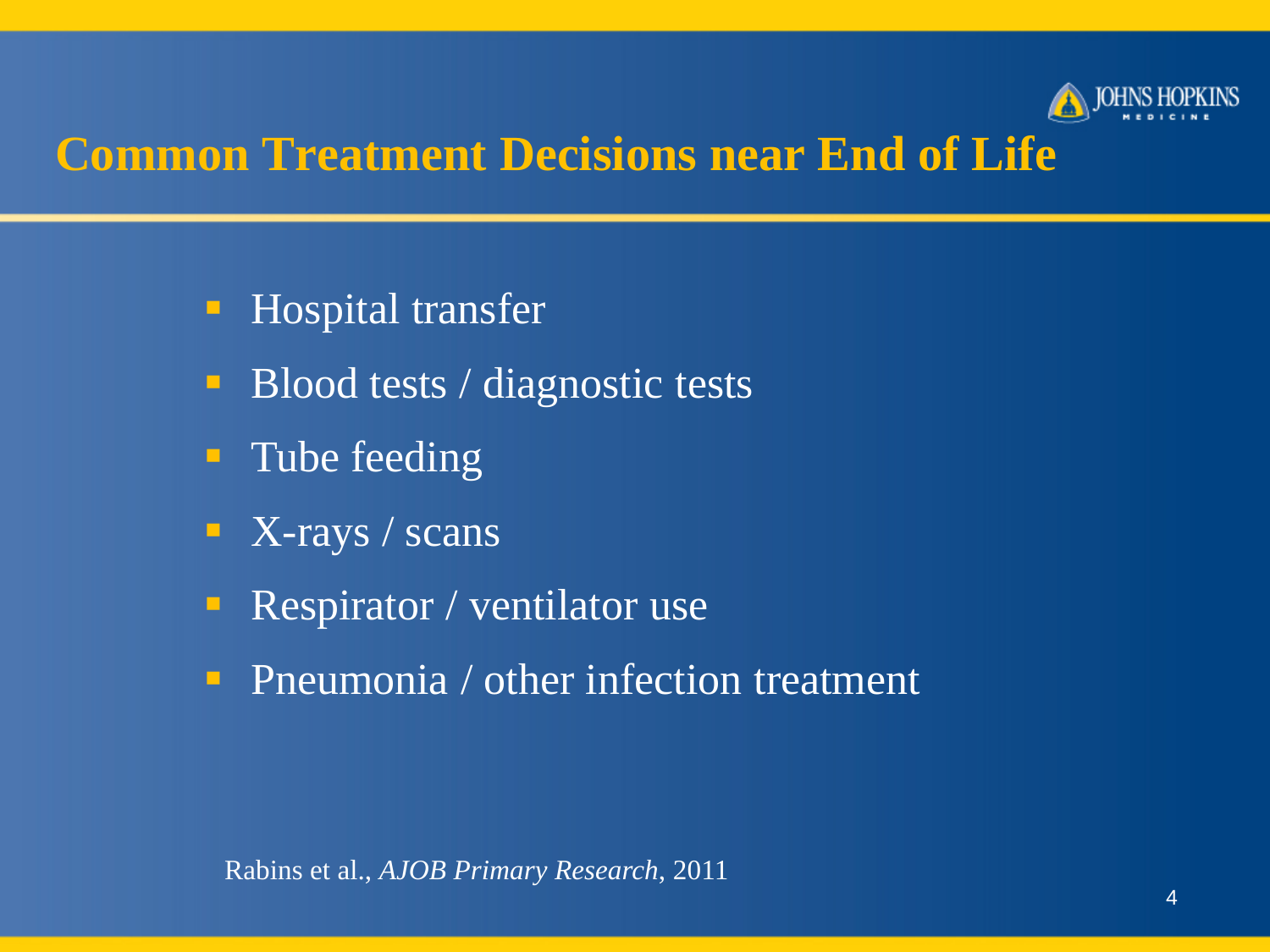## **Advanced Dementia**



### **Burdensome Interventions:**

Not associated with improved outcomes

- Hospitalizations
- Emergency room visits
- Parenteral therapy
- Tube feeding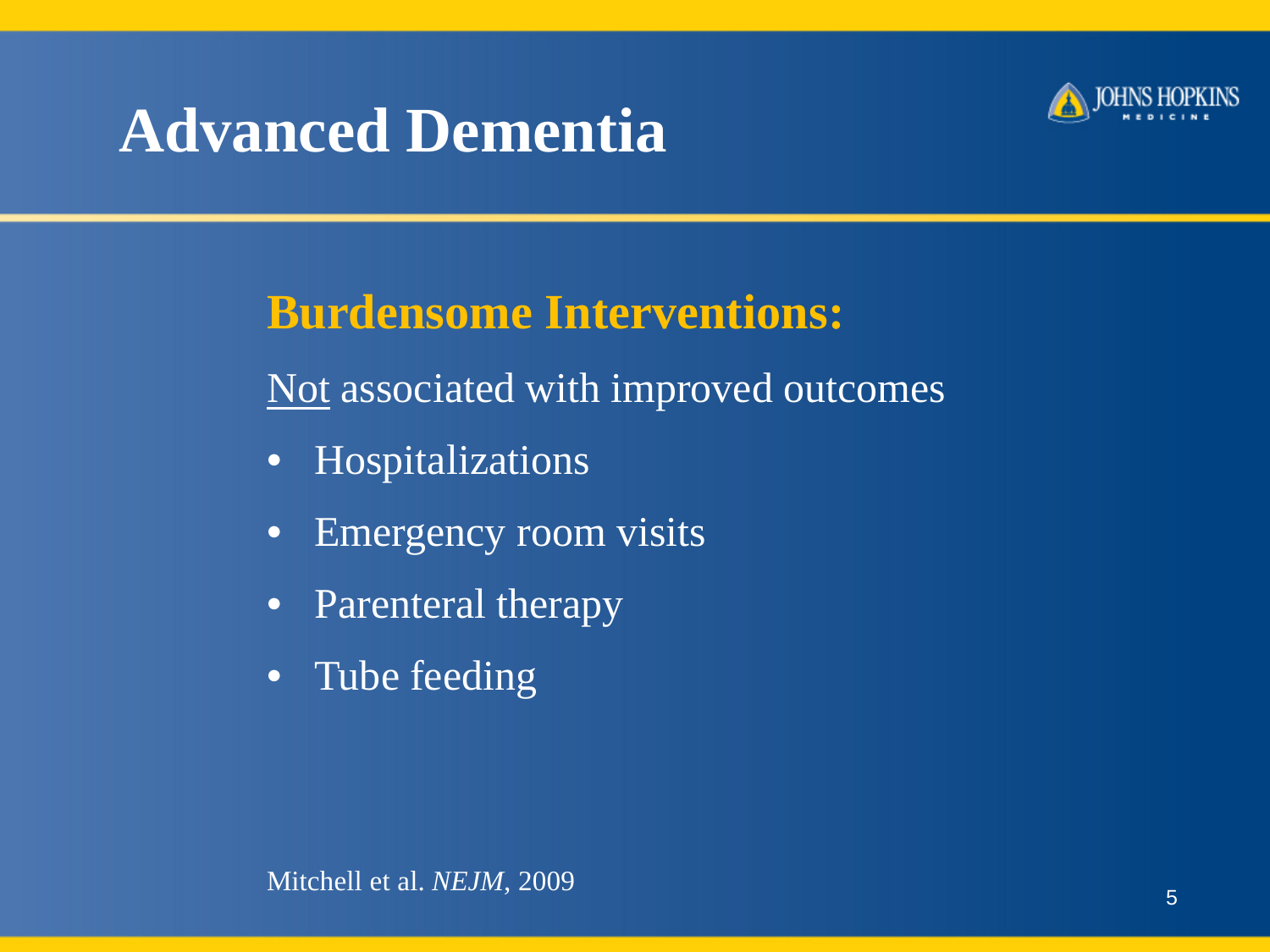

## Burdensome Transitions Vary by Regions

Gozalo et al., *NEJM*, 2011



Figure 1. State Variations in the Proportion of Nursing Home Residents with Advanced Cognitive Impairment Who Had at Least One **Burdensome Transition.**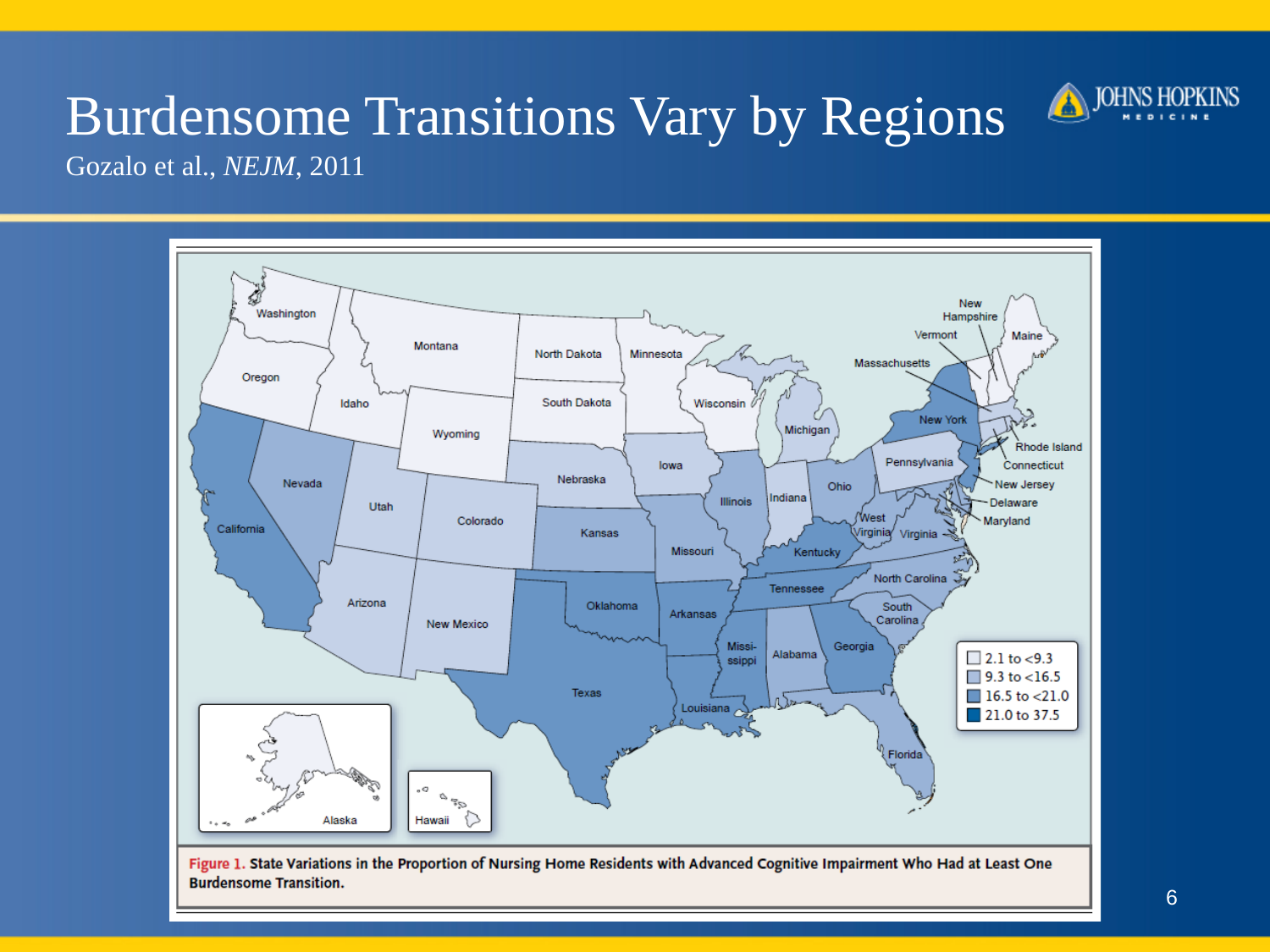### **Disparities in Advanced Dementia Care**



Non-white race is the most consistent risk factor associated with outcomes that are markers of poor-quality end-of-life care:

- **lack of advanced directives**
- **E** terminal hospitalizations
- **n** increased use of tube feeding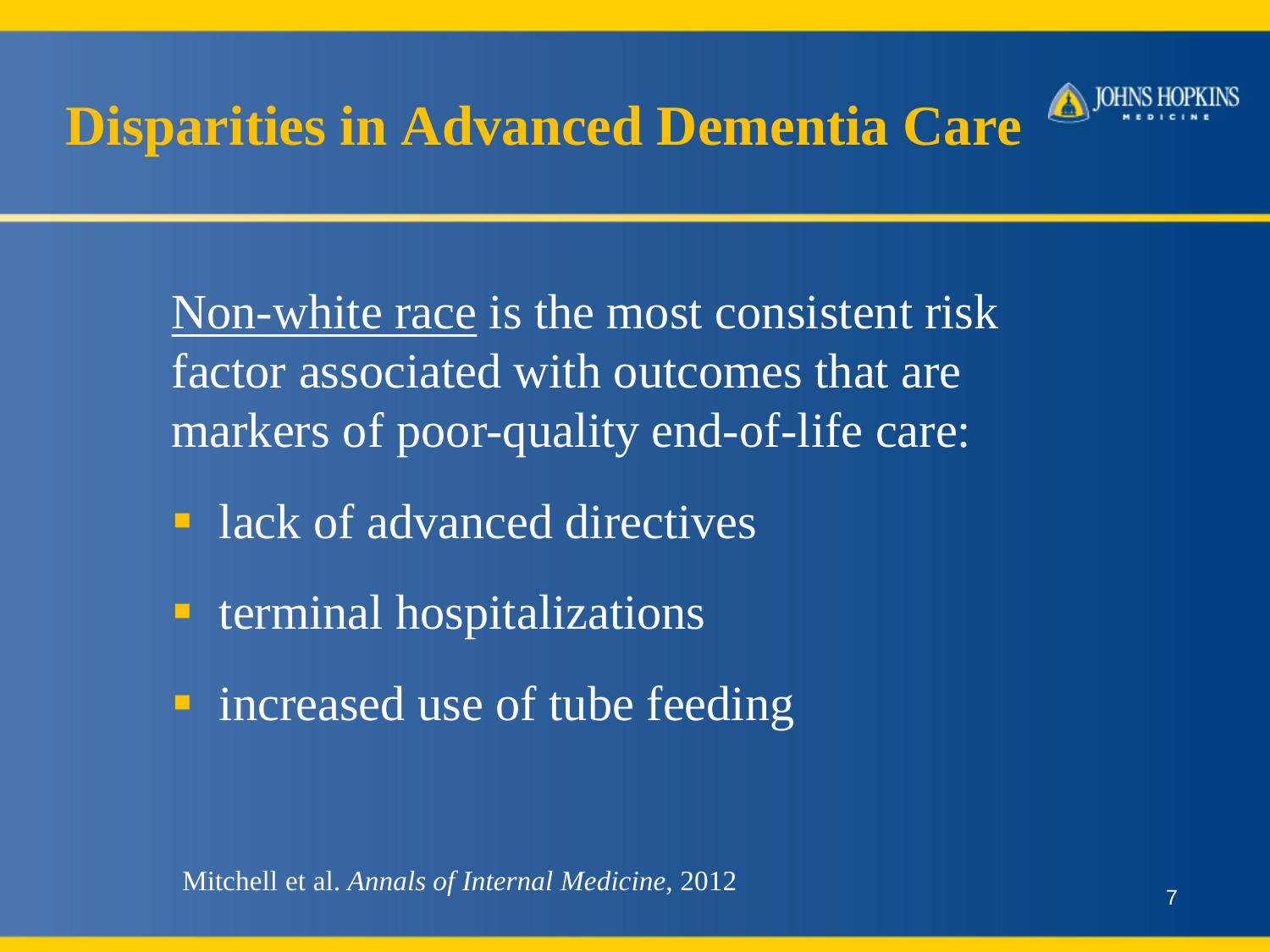# **Strategies to Improve Care**



Hospice helps, but is under-utilized

Dementia patients receiving hospice care have…

- better symptom management
- **Figure 1** fewer terminal hospitalizations
- greater family satisfaction with care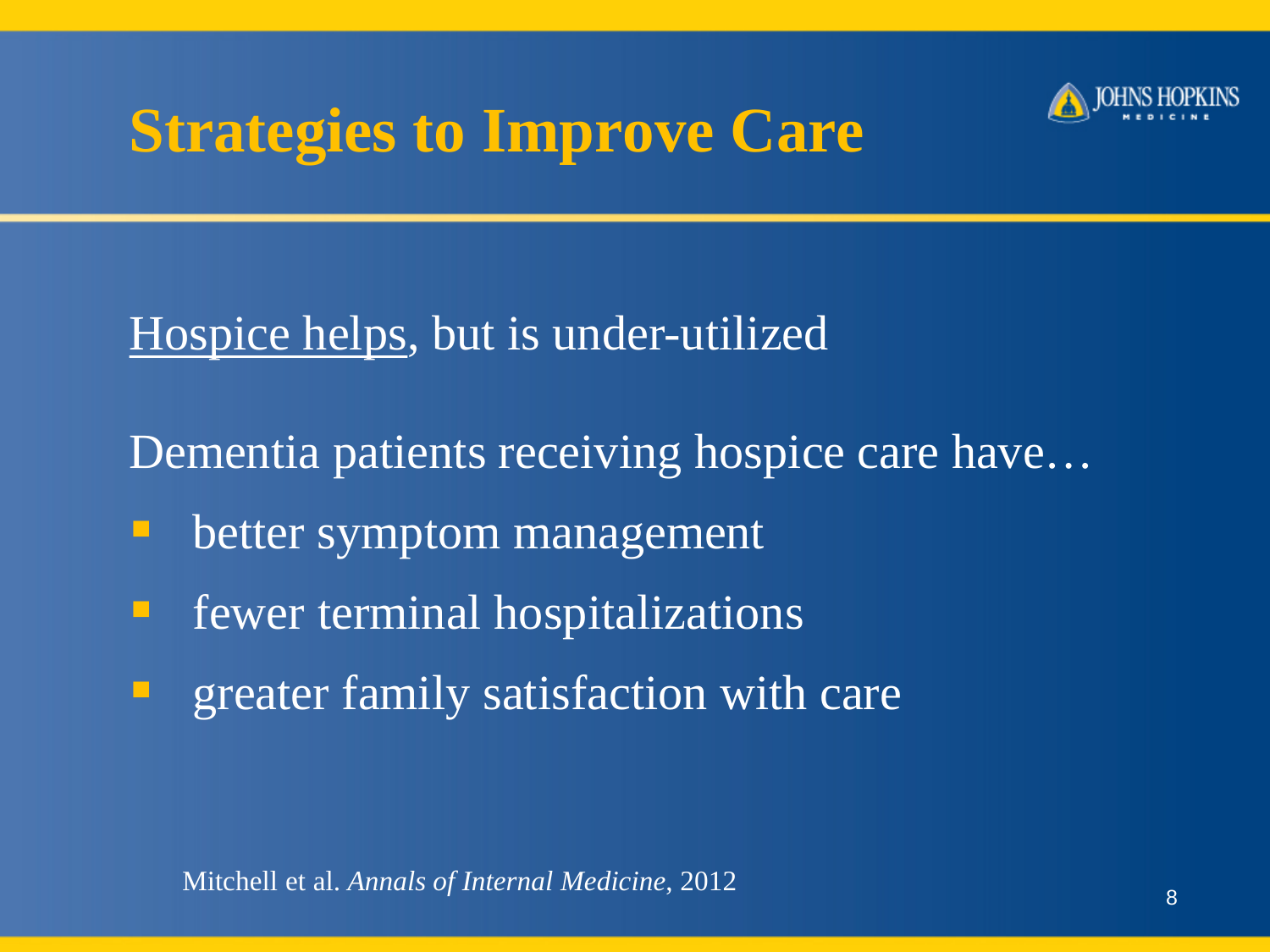# **Strategies to Improve Care**



Modifiable factors associated with better outcomes for patients with advanced dementia: *presence of advance directives*  $\triangleright$  better counseling of health care proxies residence in a special care dementia unit  $\triangleright$  nurse practitioners on-site in NHs  $\triangleright$  use of hospice

Mitchell et al. *Annals of Internal Medicine*, 2012 99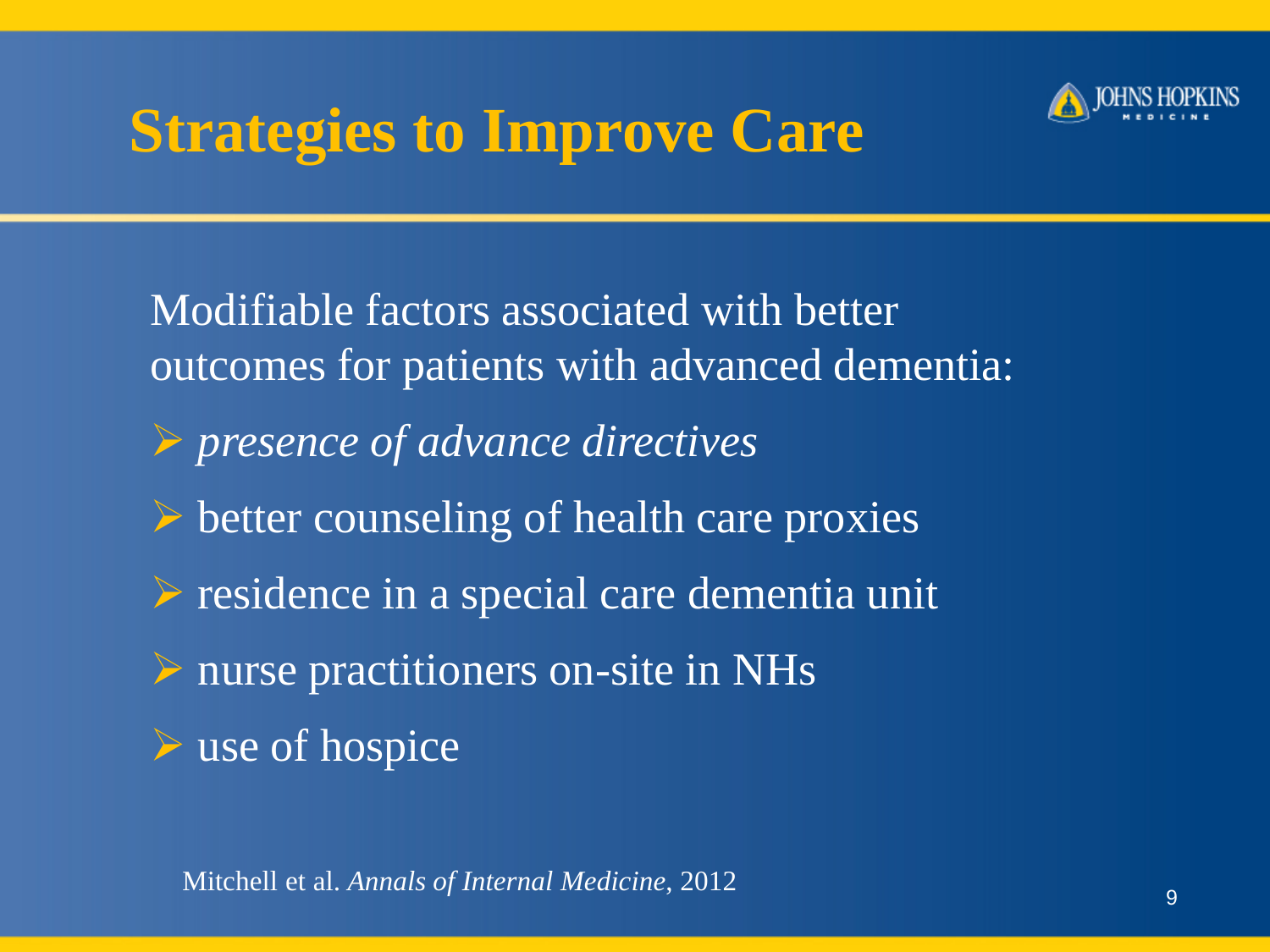

# **Advance Care Planning (ACP)**

### Need for ACP in dementia is clear:

- **Loss of decision-making capacity is inevitable**
- **Disease course includes prolonged severe disability**
- **Common complications & distressing symptoms**
- **Treatment decisions can be anticipated**
- **EOL** care should be based on patient preferences

It is critical to understand how, when & with whom ACP should be conducted.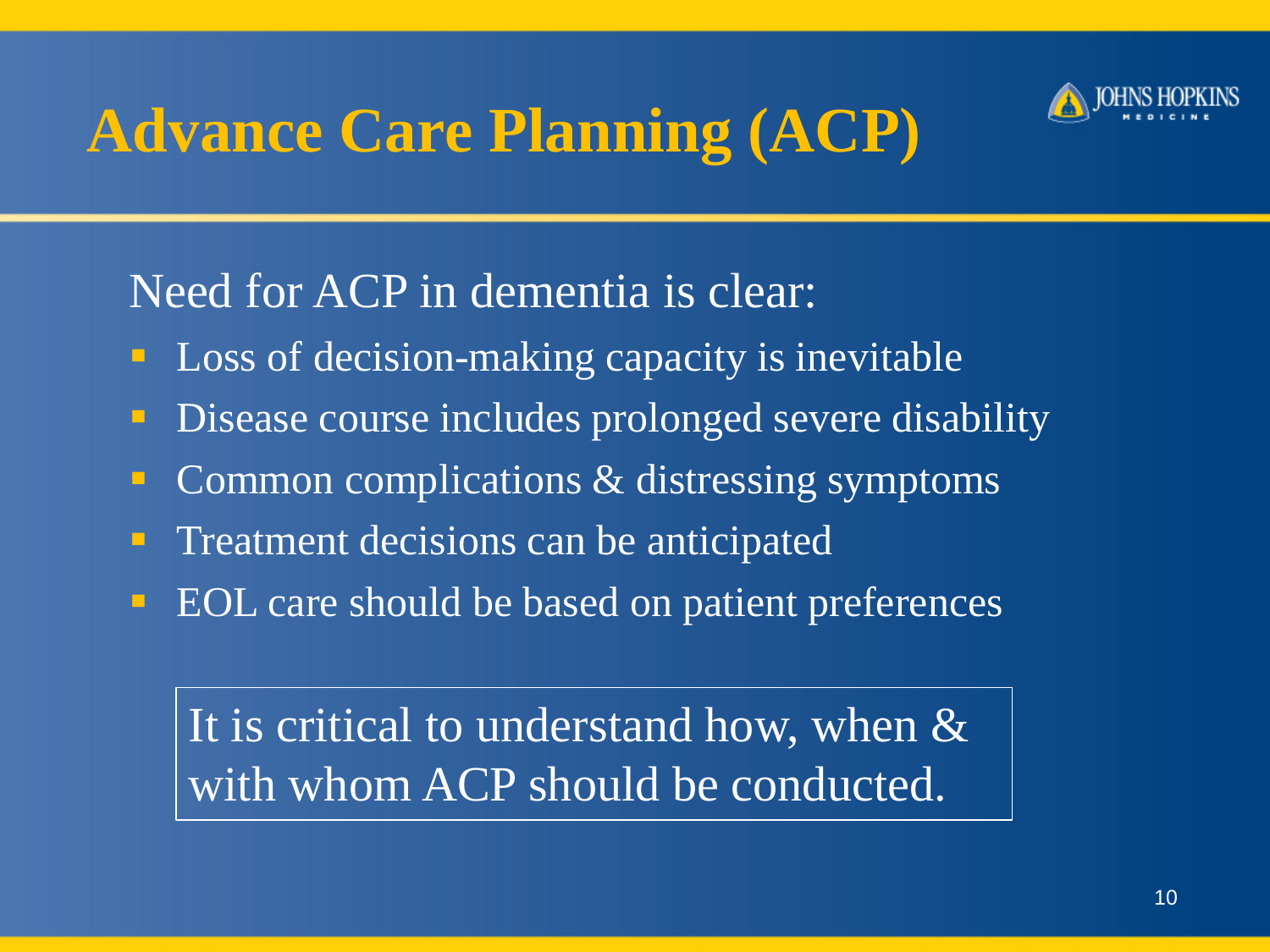

#### Goals:

- ‒ To gain a better understanding of the status of advance care planning (ACP) among patients with dementia
- ‒ To examine how ACP differs by race & disease stage

#### Proposal:

- ‒ Conduct a cross-sectional survey on ACP
- $-$  Include a geographically  $\&$  racially diverse sample of *study partners* of patients with mild, moderate and severe AD followed in ADCs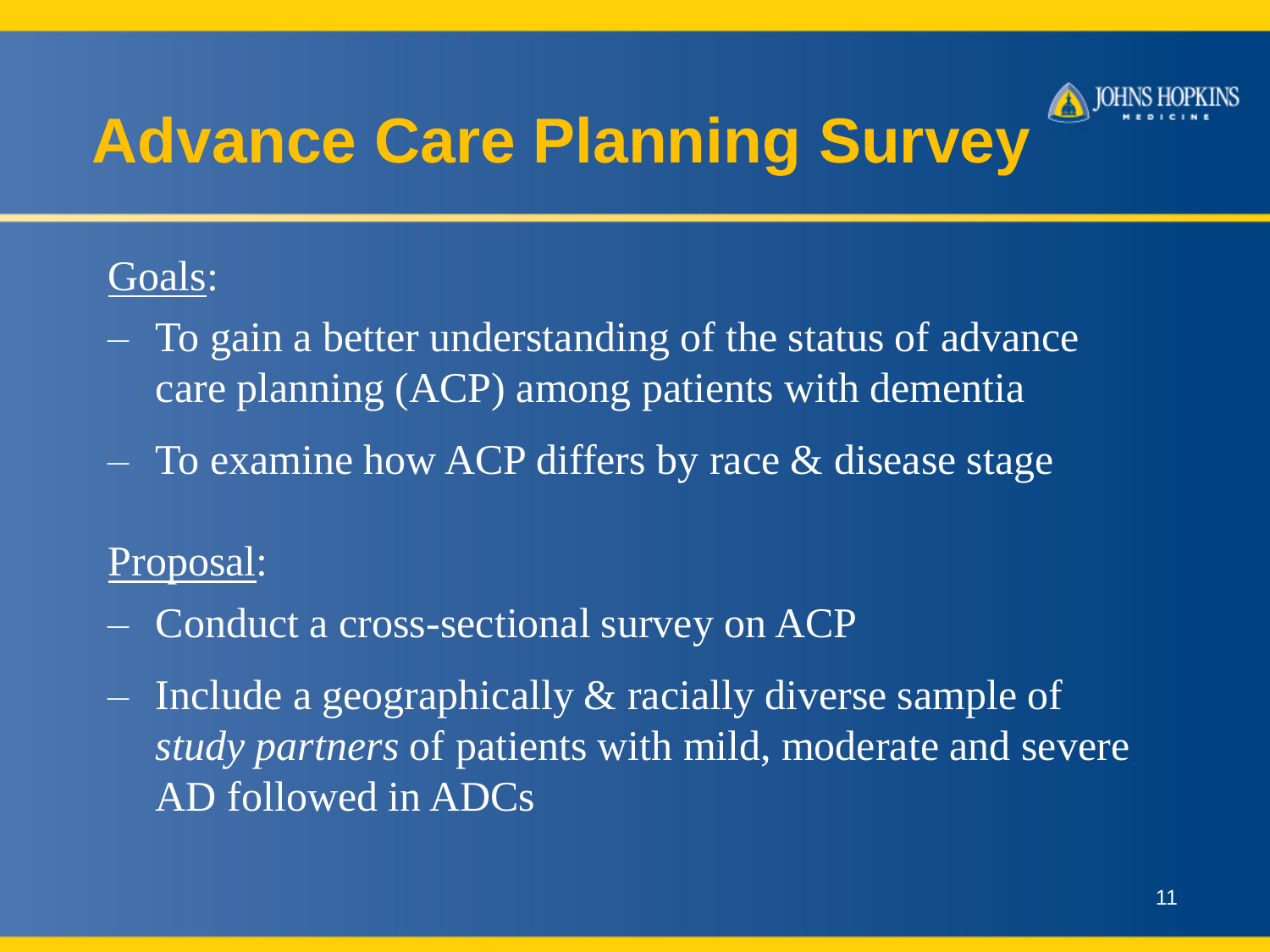

#### Aim:

Survey study partners of  $\sim$  400 patients with mild, moderate & severe AD dementia (based on power analyses)

- recruit  $\sim$  40 English speaking study partners at each of 10 willing ADCs
- seek sample of  $\sim$  70% white & 30% non-white study partners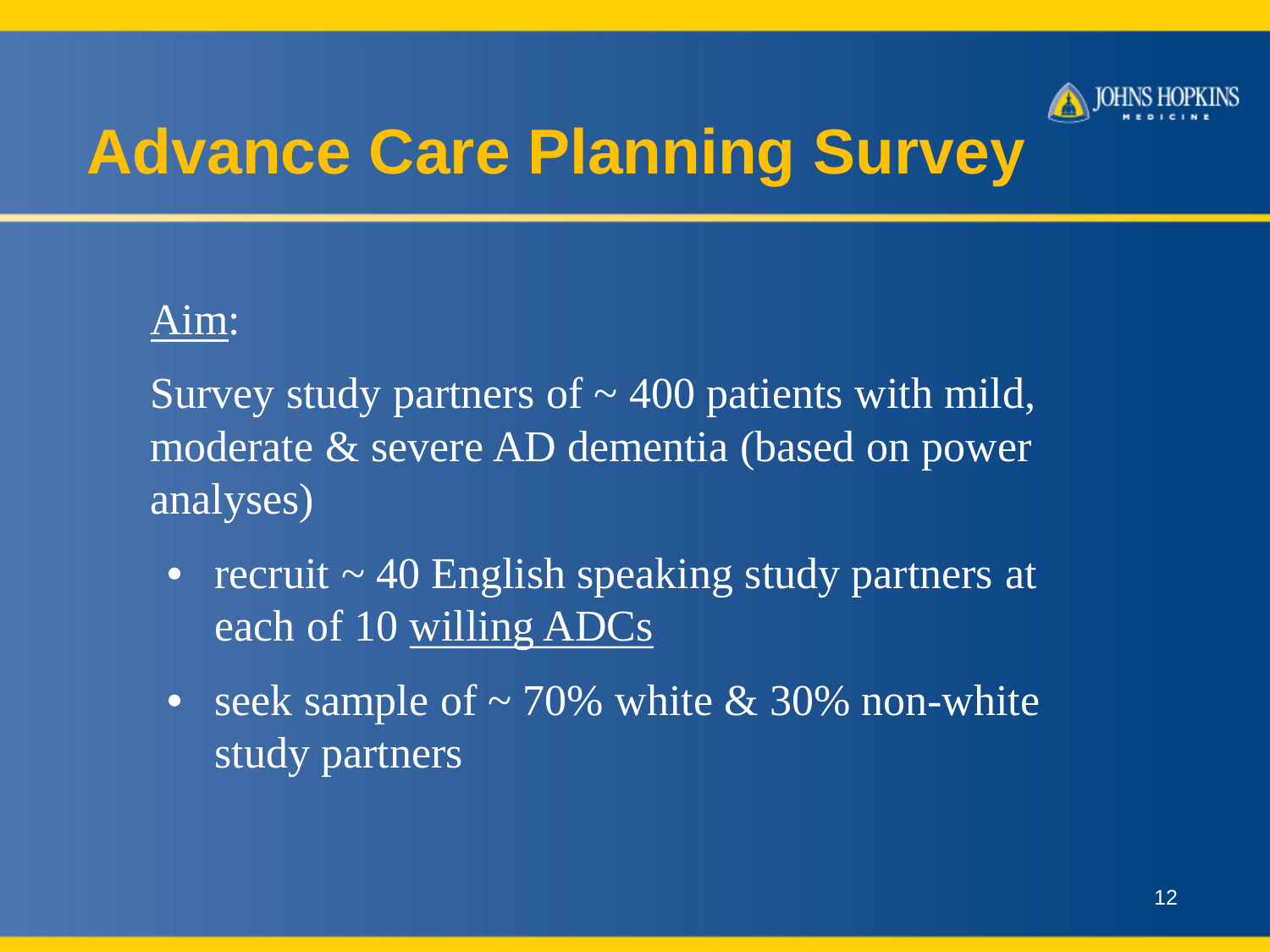

#### Willing ADCs would…

- \* Complete a target number of surveys for each racial group based on their NACC racial profile
- \* Exclude study partners of patients being seen for the first time at the ADC
- \* Ask study partner volunteers to complete the survey during an in-person visit or during a telephone followup visit
- \* Receive \$25 for each completed survey, within a 1 year period (NOTE: the Alzheimer's Association has agreed to fund this effort, given this time frame)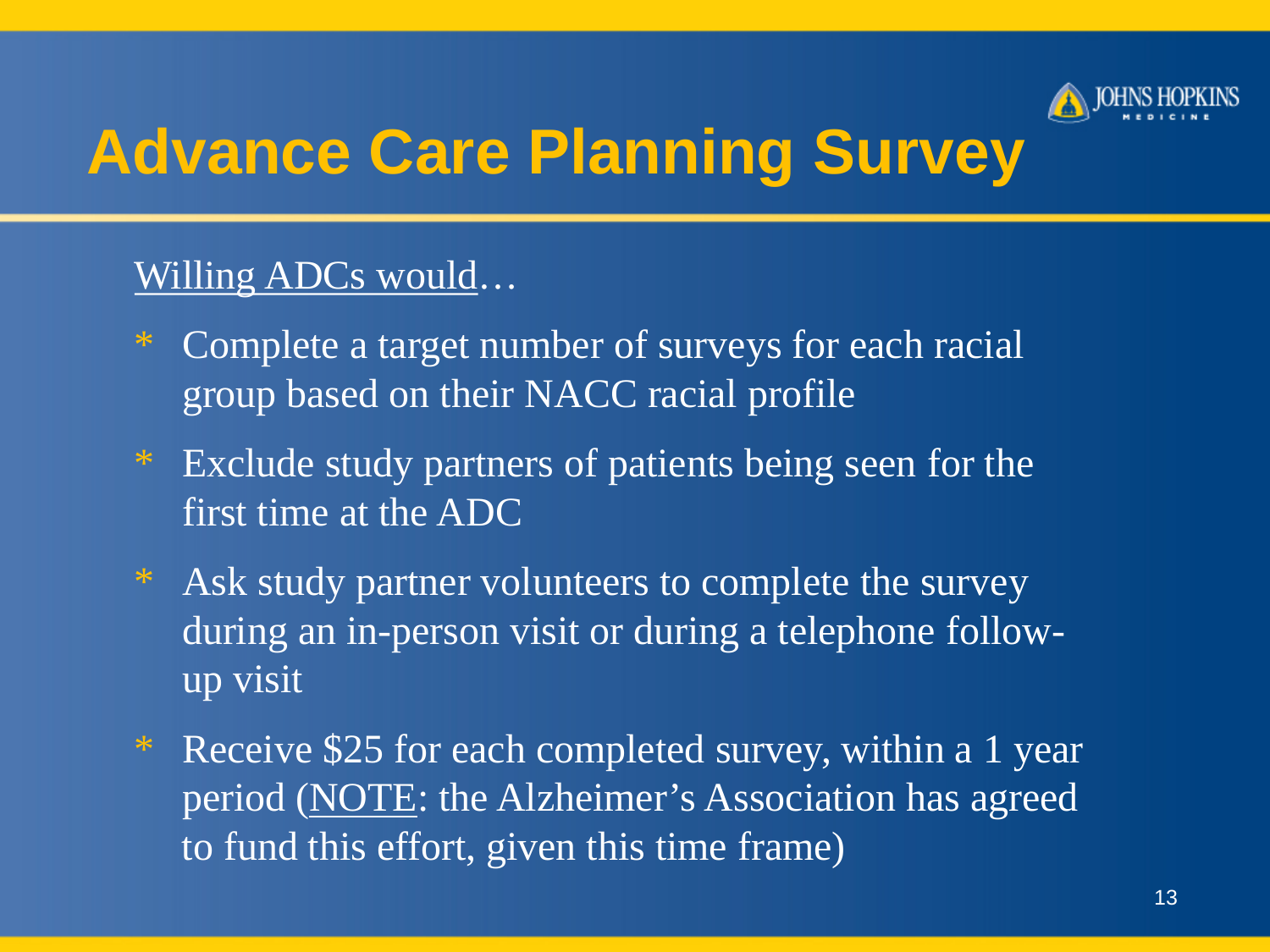

#### Survey Content Areas:

- Knowledge of dementia & dementia stages
- **Perspectives on the patient's dementia status**
- Knowledge of any ACP by the patient
- **Perspectives on the patient's preferences for level of medical care**
- Opinions on the family's openness to discussing EOL care
- Religious/spiritual affiliations  $\&$  impact on EOL care preferences
- Knowledge of hospice
- Comfort level with survey topics
- Interest in obtaining information on stages of dementia, health care decision-making, treatment options or EOL care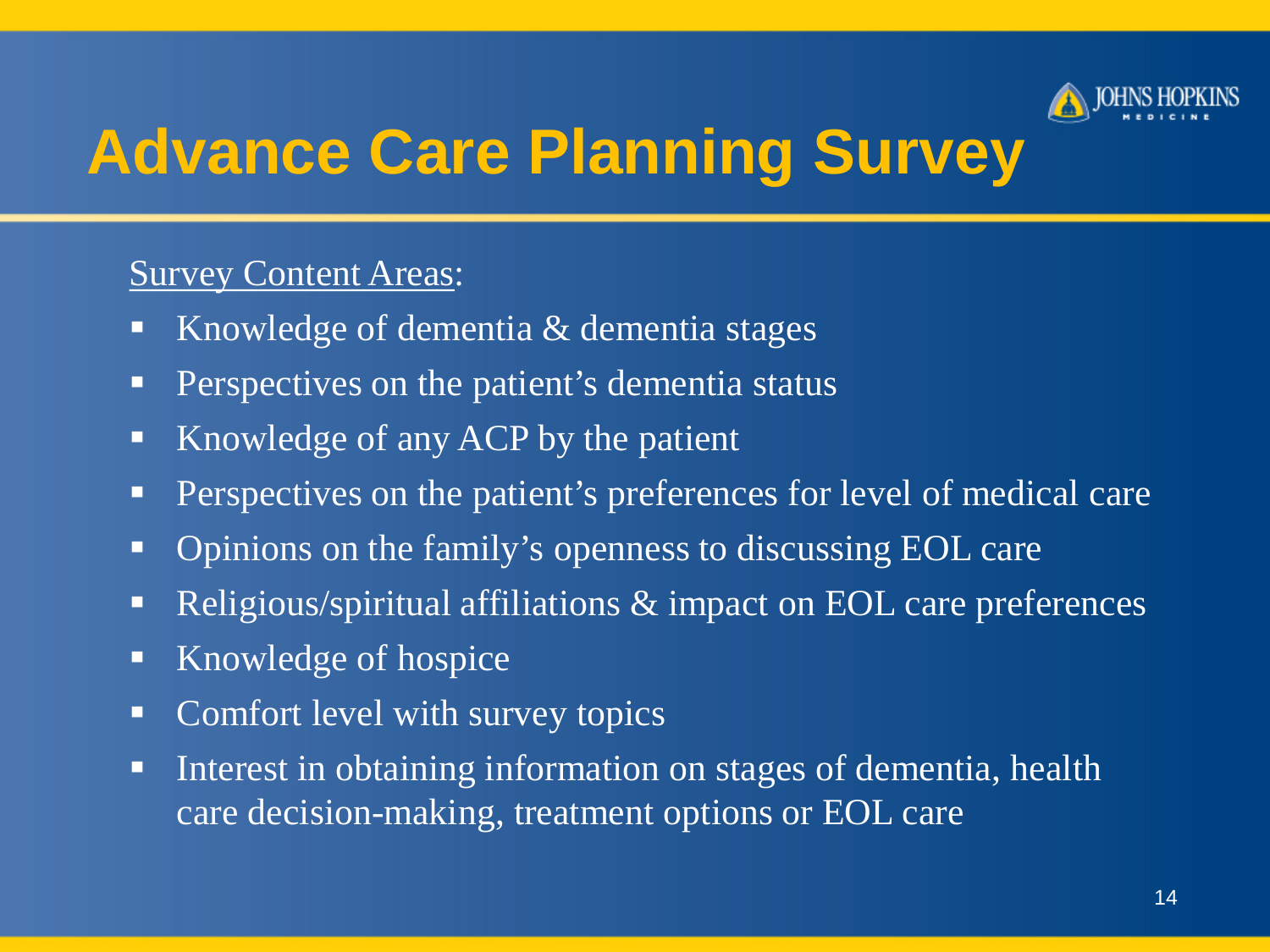

#### Potential Impact of the Survey:

- $\triangleright$  Will be the first large survey on ACP among a well-characterized cohort of racially & geographically diverse patients across the dementia stages
- $\triangleright$  Will provide novel data on the need, preparedness & willingness of study partners to engage in ACP
- $\triangleright$  Will further our understanding of reasons for disparities in the quality of EOL care that patients receive
- $\triangleright$  Will lay the groundwork for a larger prospective study on factors to improve earlier ACP & for designing educational programs to improve ACP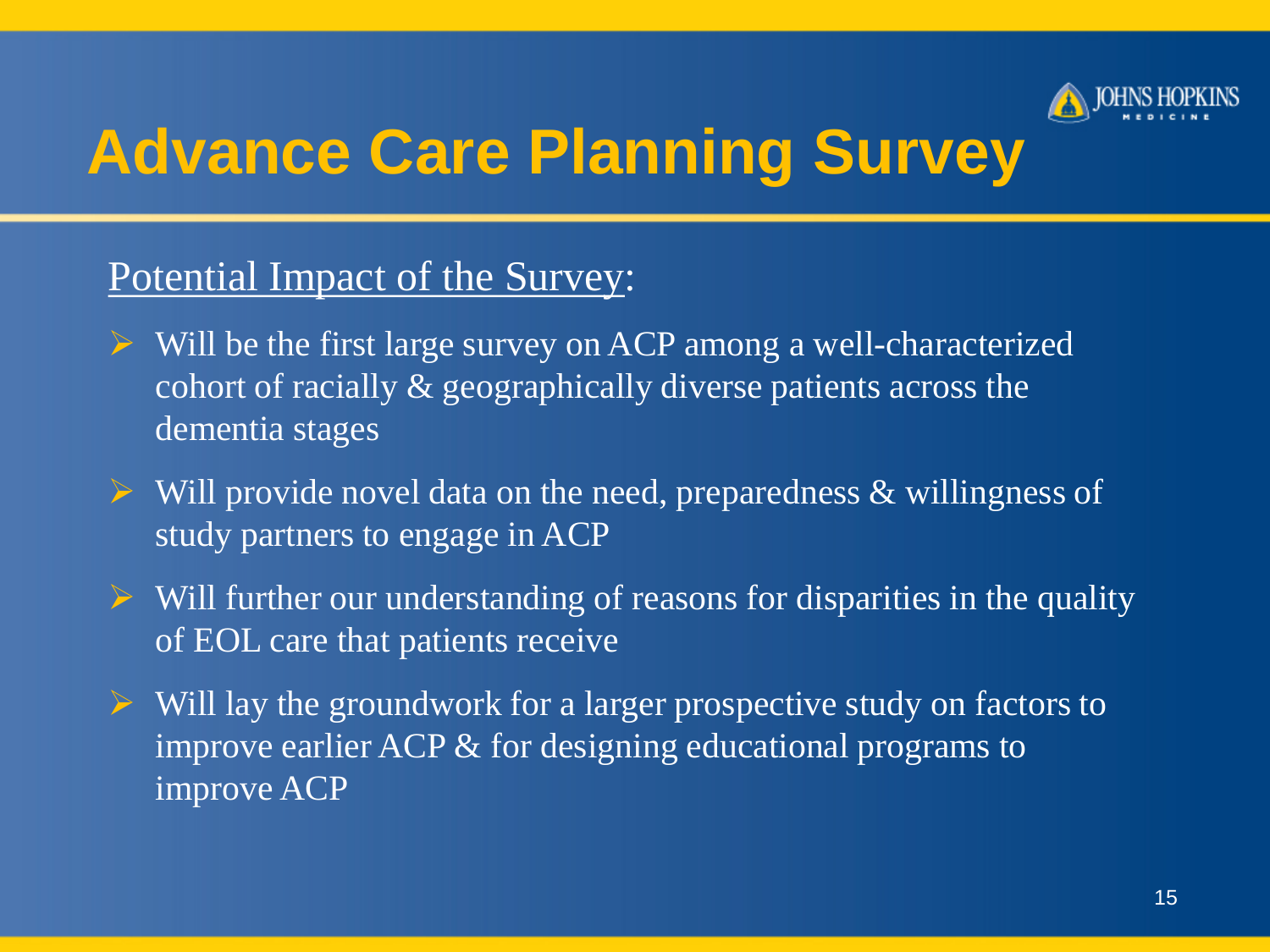

Research Group at JHU: Marilyn Albert, PhD Betty Black, PhD Travonia Hughes, PhD

Advisors at Hebrew Senior Life: Jane Givens, MD Susan Mitchell, MD

Funded by: The Alzheimer's Association Infrastructure Support: Johns Hopkins ADRC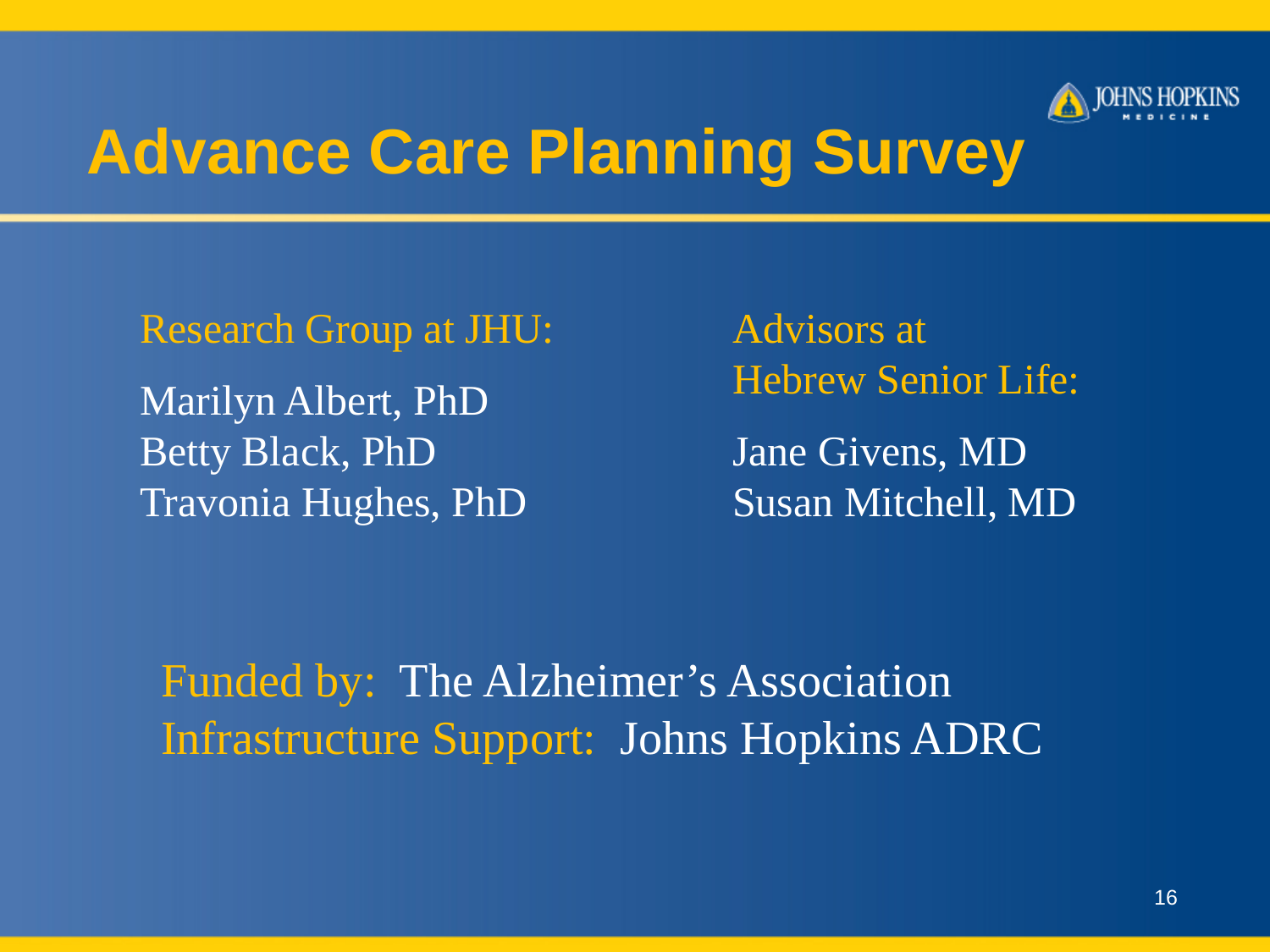

#### Discussion questions:

- Is the overall study design feasible for the ADCs?
- Does the survey cover appropriate topics ?
- Would study partners be receptive to completing. the survey ?
- Other questions / comments / suggestions ?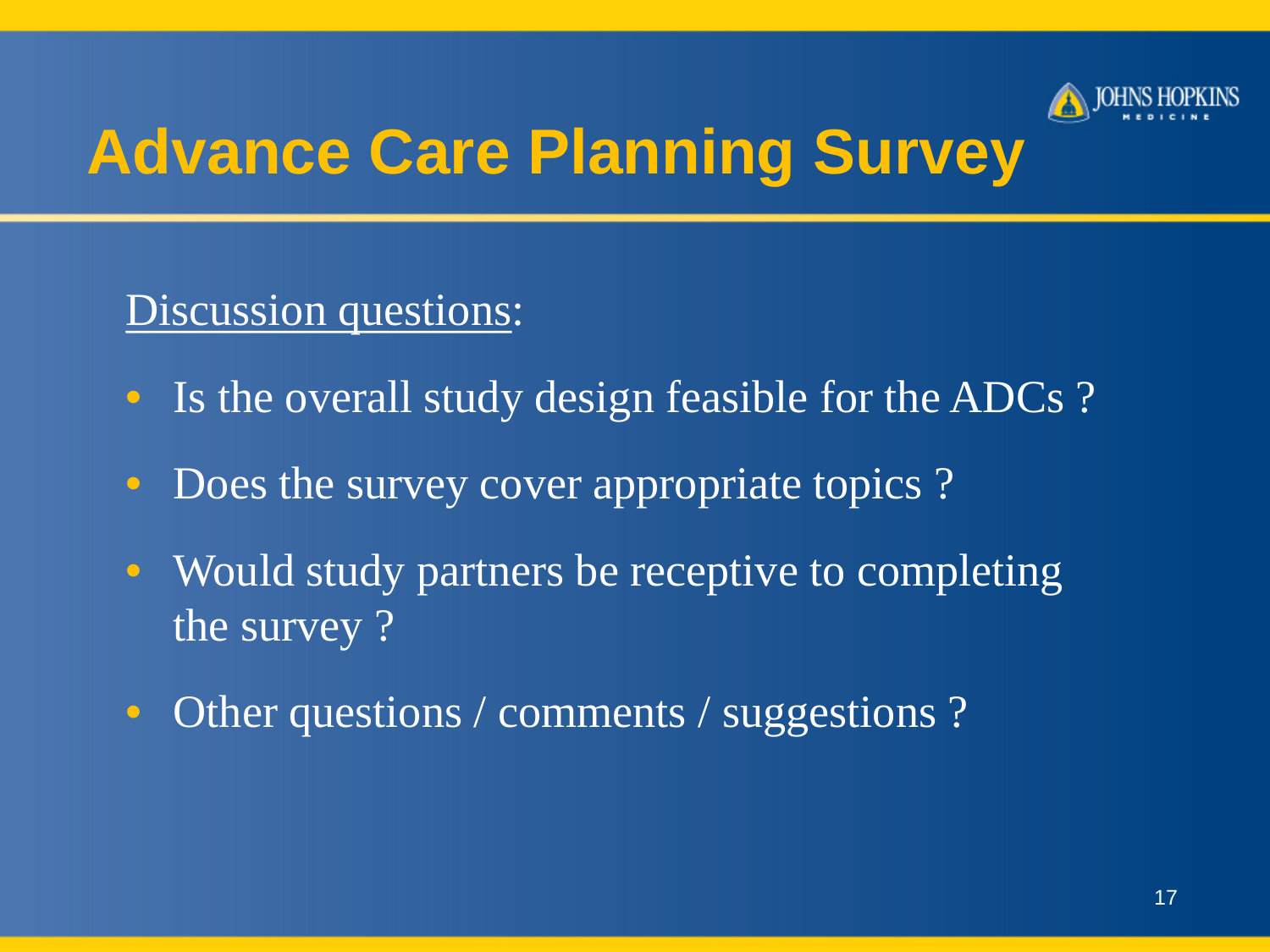

## Thank you!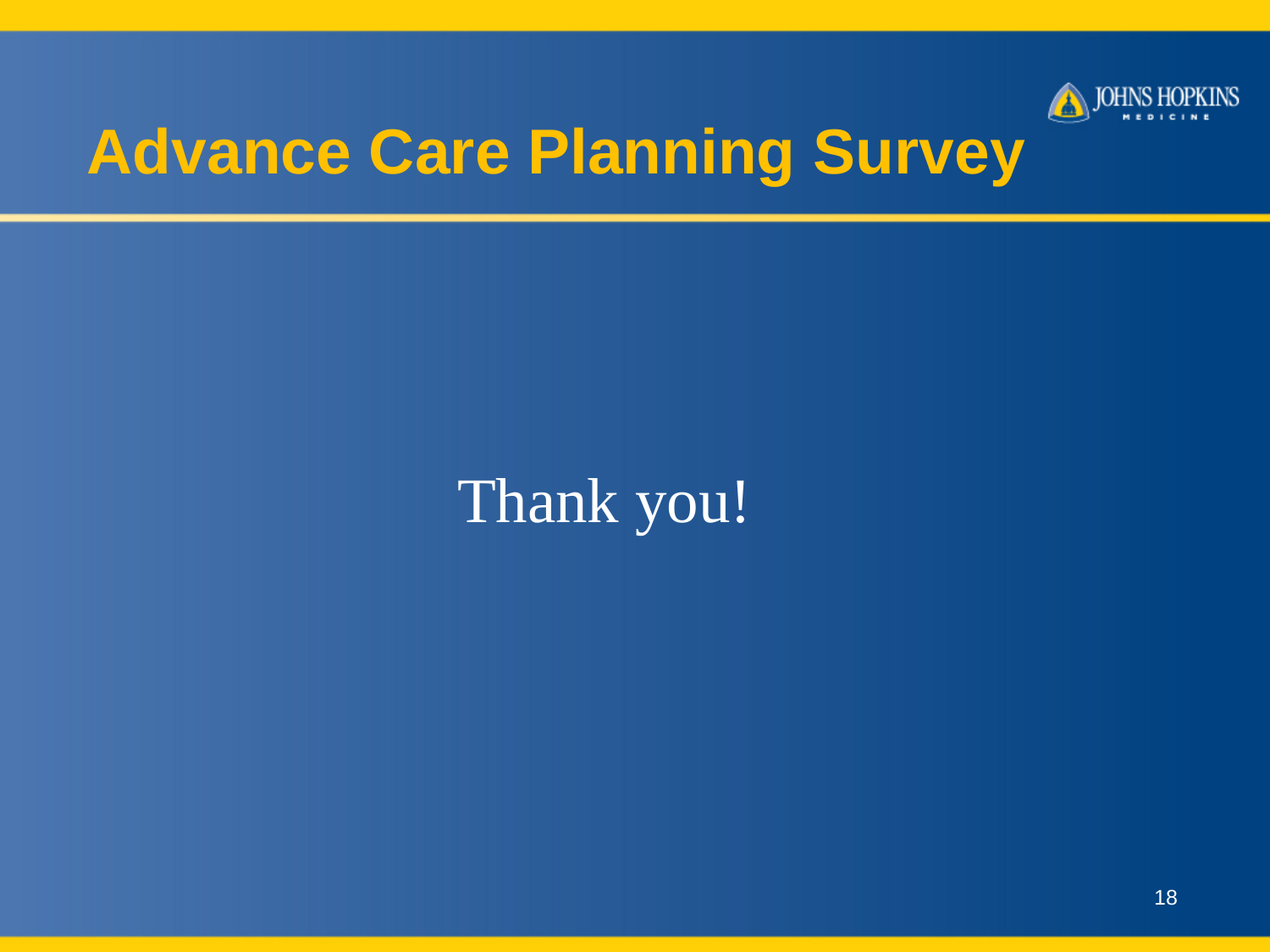

#### Hypotheses:

- 1. A lower proportion of non-white (vs. white) study partners will report the patient has completed advance directives or engaged in ACP discussions
- 2. A lower proportion of non-white (vs. white) study partners will report the patient would prefer comfort care as the primary goal of care
- 3. The majority of study partners (i.e., >50%) will report a desire for information about the future clinical course of dementia and to engage in ACP; this proportion will not differ by race